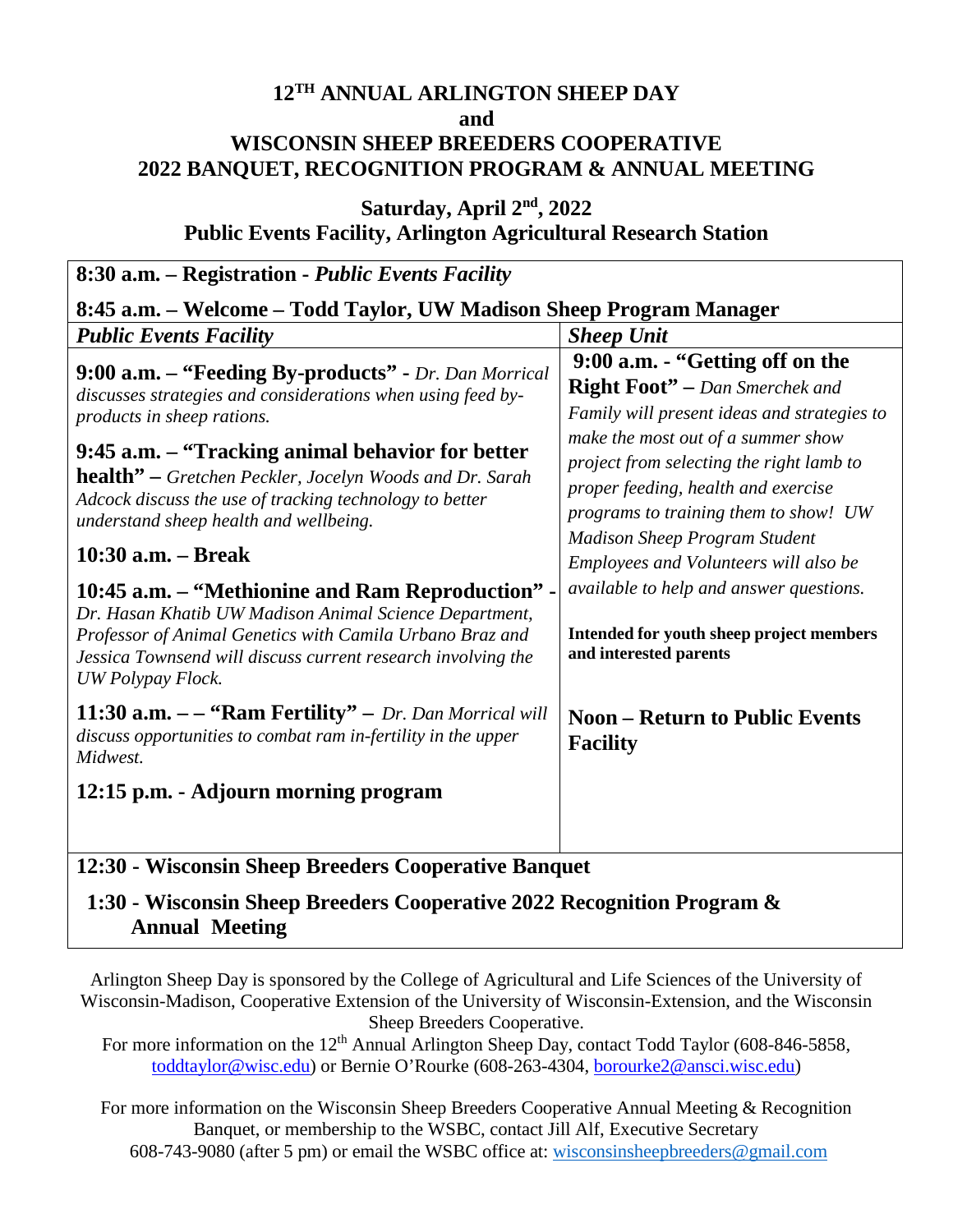#### **Directions Public Events Facility, Arlington Agricultural Research Station N695 Hopkins Rd., Arlington, WI 53911**

#### **Directions:**

The Public Events Facility is located east of Interstate Hwy 90 and west of State Hwy 51 approximately 14 miles north of the east side of Madison, WI.

Arriving from the south on I 90: Exit at DeForest (Hwy V). Go left (west) on Hwy V over I 90. Take first right (north) onto Hwy I. Go north on Hwy I approximately 4 miles to Hwy K. Turn right (east) onto Hwy K. Go approximately 2 miles on Hwy K and turn right (south) onto Hopkins Rd. Go approximately ½ mile to Public Events Building.

Arriving from the north on I 90: Exit at Arlington (Hwy 60). Go right (east) on Hwy 60 approximately 3.5 miles. On the west side of Arlington, turn right (south) on Hwy I and go approximately 2 miles to Hwy K. Turn left (east) onto Hwy K. Go approximately 2 miles on Hwy K and turn right (south) onto Hopkins Rd. Go approximately ½ mile to Public Events Building.